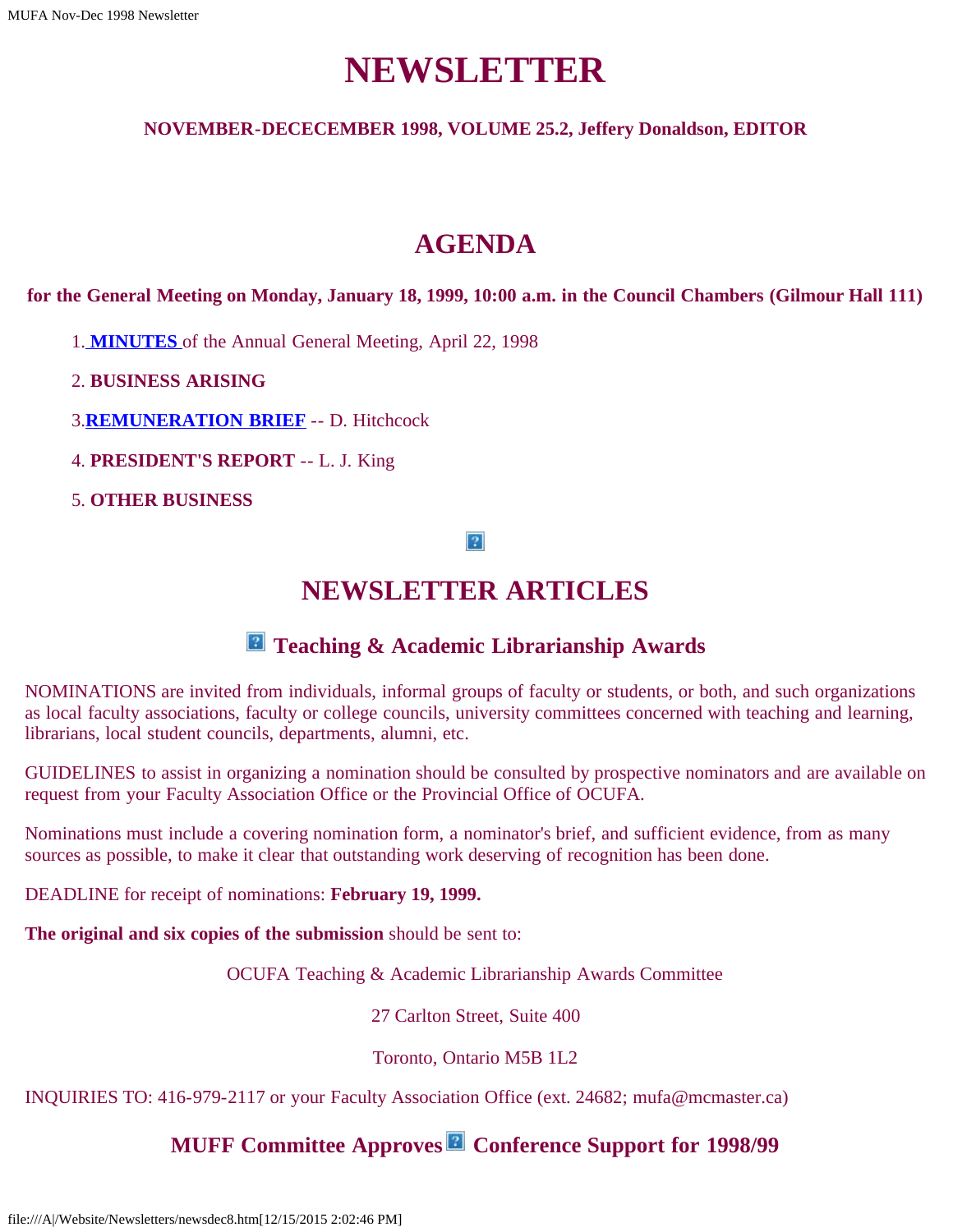The Committee charged with distributing monies from the McMaster University Future Fund has agreed to allocate \$100,000 for Conference Support in 1998/99. The Committee's Report (September 29, 1998) states:

In the period July 1 1998 to June 30, 1999 a member of faculty who is the author of a paper presented at a conference will receive an allocation of \$300 towards conference expenses. (A faculty member may receive only one such allocation in the period).

For 1998-99 this programme will be extended to include staff who make a formal presentation at a provincial, national or international conference of an organisation that is appropriate to the employee's employment activity at McMaster. (A staff member may receive only one such allocation in the period.)

### **The Hazards of Search and Replace**

Shep Siegel (Psychology) writes:

In the course of preparation for an SCA (Senate Committee on Appointments) meeting, I checked the McMaster "Anti-Discrimination" policy on the Web. The Web version of the policy lists the prohibited grounds for discrimination (age, colour, creed, etc.), and the last item on this list is (or was, then) "sexual welcome week". I asked Joan Morris, the Secretary of Senate, what that meant. Her answer is below:

Re: sexual welcome week. You mean you've been missing it all these years?!

Actually, that phrase should read "sexual orientation" and we are in the process of correcting it. I expect that, at some point, some zealous soul decided that all of our policies should be politically correct and the computer was instructed to change all references to "orientation" to "Welcome Week". This had at last one interesting result which you have kindly brought to our attention.

### **Don't Forget**

### MUFA General Meeting

January 18, 1999, 10:00 am, Council Chambers

Discussion of this year's REMUNERATION BRIEF

### $\overline{?}$

## **Horace Dulmage**

### **Department of Philosophy**

#### $|2|$

Dr. Horace Dulmage, Emeritus Professor of Philosophy, passed from our midst on September 6 at the age of 88. Born on March 3, 1910, Dr. Dulmage obtained his BA from McMaster in 1937, his BD, also from McMaster, in 1940. He joined McMaster's faculty as Lecturer in the Department of Philosophy and Psychology in 1943 and retired in 1975. He was the Chair of the Department of Philosophy from 1957 to 1964 and President of the Faculty Association in 1959/60. Under his guidance, the Department of Philosophy developed from being an undergraduate department to one which now offers both a Master's degree and a PhD (the latter jointly with the University of Guelph).